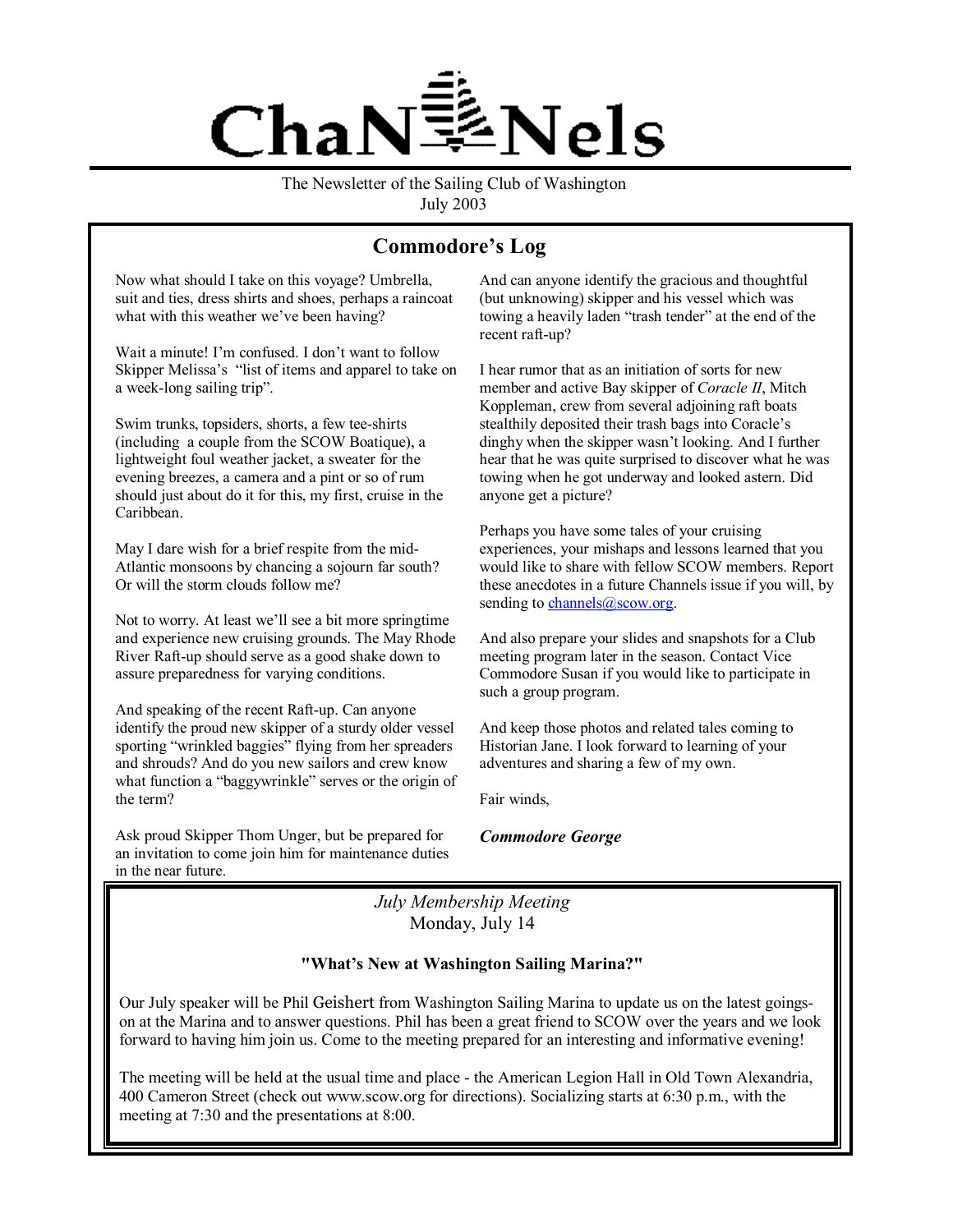## **Annual Canoe & Kayak Trip with Options**

Friday, July 25 - Sunday, July 27, 2003 Phil Bender

This year's annual canoe  $\&$  kayak trip offers more options to participate then any other paddling trip the Sailing Club of Washington (SCOW) has every offered, bar none! The on-water portion of the 2003 adventure will take place on Saturday, July 26, on an 8-mile flat-water stretch of the Potomac River that starts near historic Shepherdstown, WV and finishes just above Harpers Ferry, WV. Paddlers will be able to select from one of three different primary modes of water transportation: 2 person 16' long canoe, Double Duckie (2 person inflatable craft), or touring/sit-on-top single kayak. These lightweight quiet crafts are ideal vessels for discovering the abundant wildlife that flourishes in these amazing riverine ecosystems. Paddlers often see: swimming Turtles, cavity nesting Wood Ducks, elegant Egrets, Belted Kingfishers, fishing Osprey, and stately Great Blue Herons. You may even witness the majesty of our nation's bird-the Bald Eagle!

For anyone that does not have an entire weekend, overnight, or even a full day to spend with us, no problem - the outfitter advertises this as a half-day adventure. On Saturday morning we will gather by 9:15 AM in Harpers Ferry at the outfitters where we will leave our vehicles parked - there is no secondary location to drive to like last years trip. We will take about 30 minutes to check-in and transport our personal belongings to a shuttle bus that will chauffeur us to the put-in location, we should enter the water at aprox. 10:30 AM. For the next 4-5 hours, which includes plenty of time to enjoy a delicious riverside lunch of your own making, we will travel down river on the Potomac that has never seen the sight of a Flying Scot sailboat. Upon reaching the take-out location, we will turnin our equipment, be chauffeured back to our vehicles, leaving plenty of time for you to be home by dinner or join us for some additional socializing. .

For everyone else who is not in such a hurry to be home by dinner, here is where the choices of options really kick in. The first option as we exit the river at our take-out location is "Paddle and Peddle Package" where participants will exchange their paddling equipment for a state-of-the-art, aluminum frame Specialized<sup>TM</sup> mountain bike. You'll then journey down the Chesapeake and Ohio (C  $\&$  O) Canal Towpath to Harpers Ferry where you can stop to enjoy the town, site of John Brown's famous slave revolt, and/or continue downstream before pick up. Either option is a perfect ending to a wonderful day along the Potomac River, which can add between 2-4 hours to your paddling trip adventure. An other option for the "Paddle and Peddle Package is to do the peddle portion on Sunday.

Once again, we are offering an opportunity for folks to enjoy camping both Friday and/or Saturday night. We will be staying at the Harpers Ferry KOA campground, located just 500 yards from our outfitter. KOA offers patrons and their guests a variety of camping experiences, and amenities. They have campsites with or without water & electric, cabins, and sites for campers. Some amenities they offer include: an Olympic size pool (open 10 AM - 10 PM), picnic tables at sites, sand volley court, indoor & outdoor basketball courts, movie theater, snack shop, grocery / camping store, modern restrooms, horseshoe pit, about 18 individual showers, and live musical entertainment Saturday night.

*(continued on page 3)*



can also be read at: www.scow.org. Submit articles to channels@scow.org by one week after the monthly meeting. Use any means, but email is preferred.

> *Joan OíKane, Editor Chris Chubb, Layout Editor Monika OíConnor, Mailing Lists*

*Happy Independence Day!* 

*July 4th, 2003* 



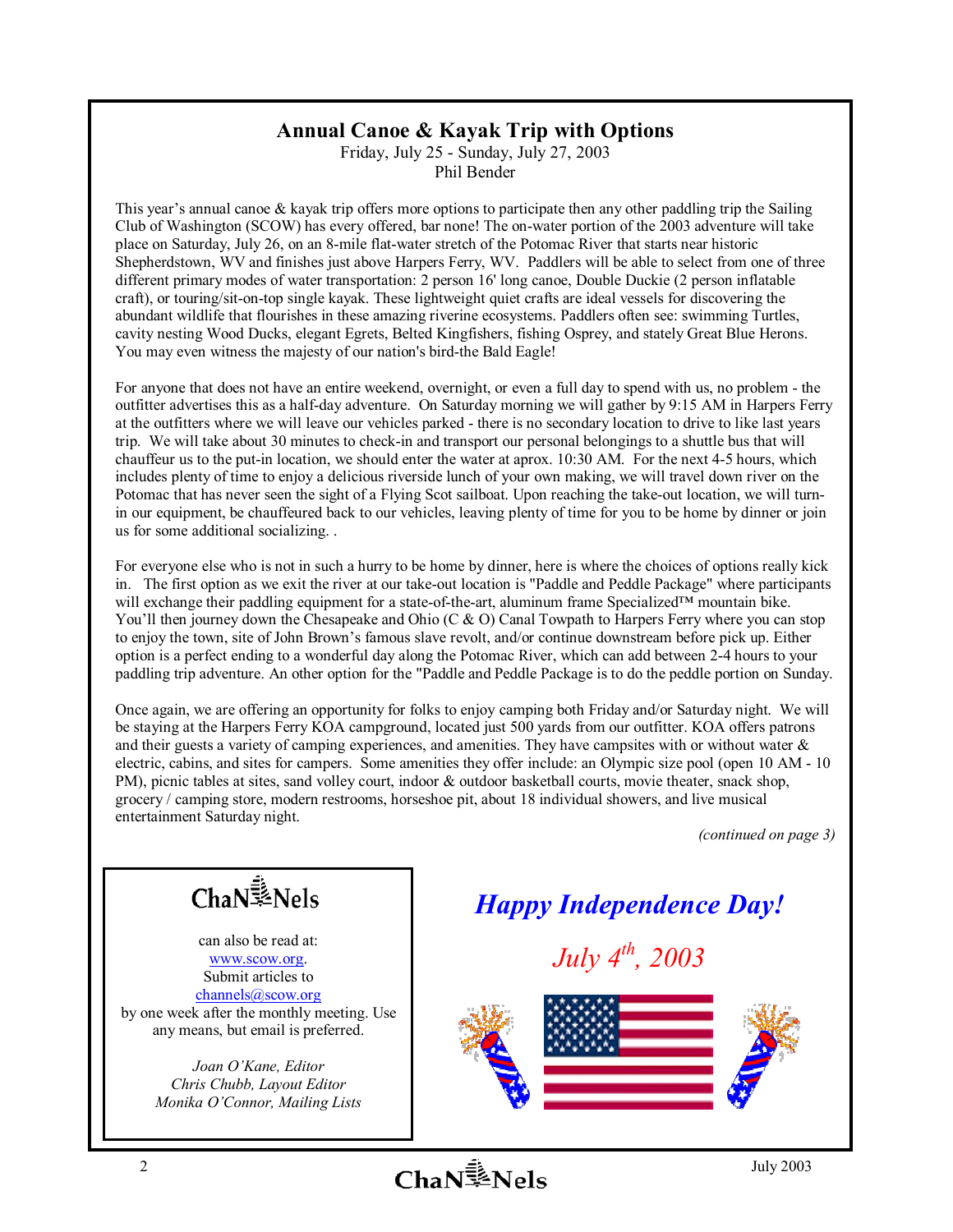#### *(continued from page 2)*

Participants not camping, but who wish to join us for some socializing Saturday afternoon / evening at our special weekend Social No-Sail at KOA with full access to the campground facilities, can include the guest fee with their payment. Just being able to shower and change your cloths soon after getting off the water before heading home is worth the price of the guest fee alone. Not interested in staying at the KOA, but would like to stay at more comfortable lodging accommodations, there is a Comfort Inn just one mile away, with other hotels, Inns, Motels, and B&B's nearby.

After having some time to relax and unwind at the KOA after a day of paddling, we are going to want to eat dinner. Participants may choose to do so at KOA, or at one of the many nearby restaurants. After dinner, you may choose to remain at the KOA or venture out to visit one of the local establishments or attractions before turning in for bed or heading back home if you aren't spending the night with us. One place we went last year was Charles Town Races and Slots www.charlestownraces.com. They have live thoroughbred horse races here, post time is at 7:15 PM, and there are no parking or entrance fees.

On Sunday, I've arranged our group at the KOA to be granted a later than usual checkout time of 4 PM. There is almost an endless list of activities that can be enjoyed in and around Harpers Ferry, to many to list. One item I do wish to tell you more about is the bicycling portion of the "Paddle & Peddle Package" mentioned earlier. The time participants will need to meet at the outfitter is 9:15 AM. The main advantage of doing the peddle portion of the

trip on Sunday vs. Saturday is that you have more than just a few hours to enjoy biking, have a variety of points to start and stop you trip, with most being between 12-24 miles long.

Outfitter fees per person (includes rental gear, round trip shuttle, map, river user fee, and tax): \$30.20 two person canoe or Double Duckie, \$43.45 single sit-on top kayak; \$51.94 Paddle and Peddle Package (canoe/duckie & mountain bike), \$65.18 Paddle and Peddle Package (kayak & mountain bike). Cancellation Policy: If a replacement is found - full, otherwise a credit voucher will only be issued for each full vessel cancelled

Campground fees per person: (Average price of a no hook-up two tent max site, actual price will vary depending on total number of individuals per site, misc community campsite supplies, snacks, beverages) \$15 campground pater per night, \$6 patron guest fee. Cancellation Policy: Full per site, not individual, must contact me by noon Thursday July 24

This trip is open to SCOW members and guests (friends, neighbors, family, co-workers, other sailing/social club members, etc) - same price for everyone! Sign-up now because space is strictly limited by available seats on the shuttle bus for all groups doing this trip the same day. No need to fill a canoe or Double Duckie with another individual before sending in your payment, just pay for yourself and you can pick your own initial paddling buddy before or on the day of the trip. Many folks will swap partners and vessels during trip - nobody will be "stuck" with same paddle buddy if they don't want to!

Make your check payable to SCOW and be sure to include a separate note or email Phil with your name, address, phone number(s), email address, primary choice of vessel (Canoe, Double Duckie, single sit-on-top Kayak). If you are camping: # of nights, tent/campsite mates if applicable, guest fee. If doing the paddle & peddle package, please indicate Saturday or Sunday.

You may choose to either mail your payment to Phil Bender, P.O. Box 2246, Rockville, MD 20847-2246 or make arrangements with him in advance to give it to him in person at a SCOW event. Please email Phil  $\frac{\text{canoekayak}(a)\text{scow.org}}{b}$  to let him know your joining the trip or if you have any questions. Further info will be provided to participants upon receipt of payment.

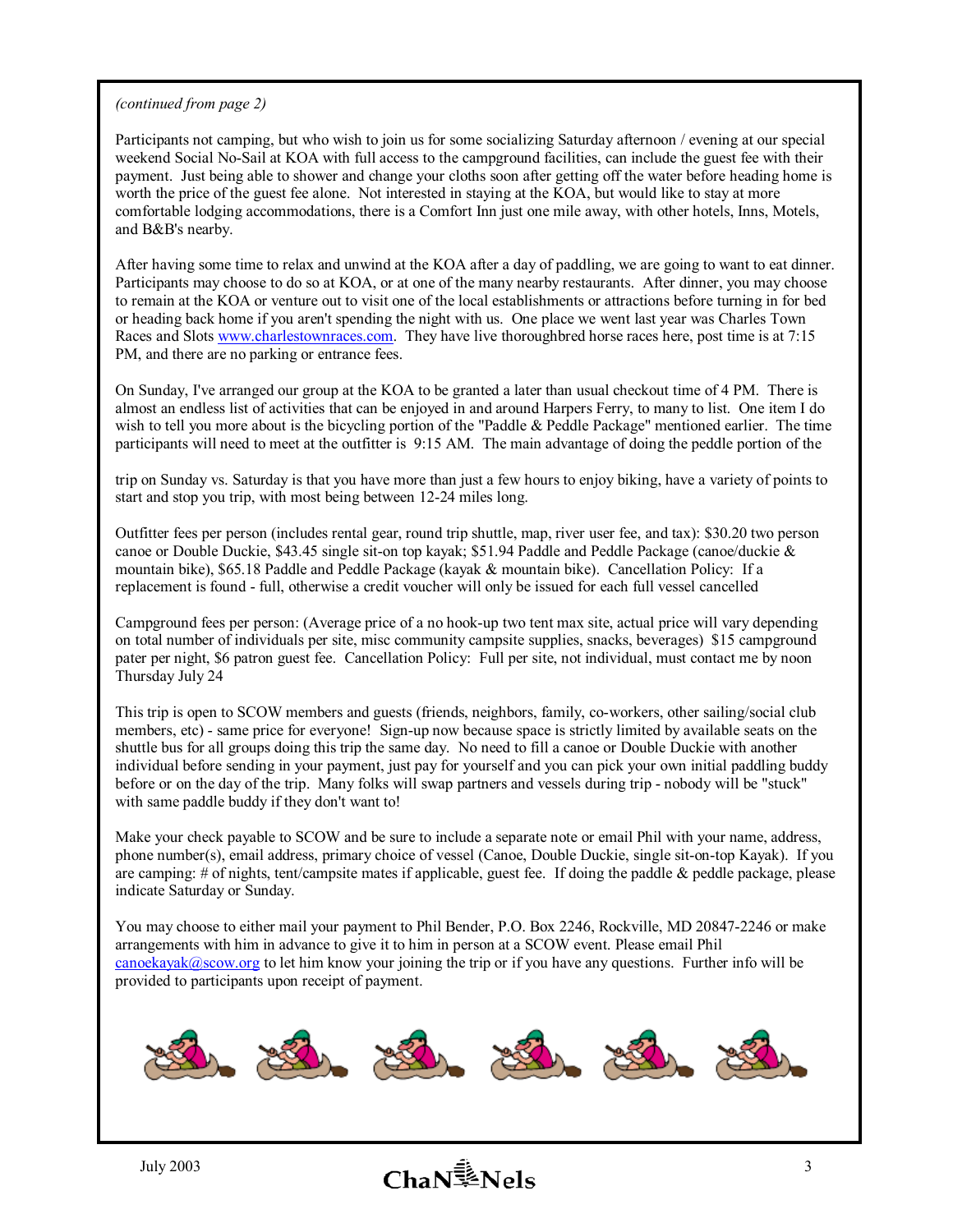## **Name the Ark Contest!**

Tom Hannan

It's rained for forty days and forty nights now. I have a sense of foreboding; it's time to build an ark. If we commence immediately we can have it finished by Spring.

We need to have a name for our home-to-be in the upcoming flood. I solicit your nominations, sent to me, thathome $@$ comcast.net; I'll list the best of the lot in the next issue of ChaNNels.

To guide you in your task, I offer the following monograph on what names not to choose (from "Commissioning & Decommissioning"; Keith Lawrence, Ed.; Belvoir Publications, Riverside, CT; 1988; p. 128-130):

ì1) There is no law requiring that boat names include some combination of "Sea," "See," or "C." Granted, there are times when the temptation is almost insurmountable. A Delaware optometrist who named his boat Sea Swell has not been ostracized by the local boating fraternity (and is even applauded by other optometrists).

The good Lord will surely forgive the person named Conrad or Childs, who having a wife and five children, can't resist painting The Seven C's on his stern. SEAduction and SEAducer are, however, indications of InSEApeant SEArebral SEAnility, and should be avoided.

 proclivities, they do tend to create long afternoons of 2) Avoid names that can pique the curiosity of law enforcement officers. While Gin 'n Tonic, Pot Barge, or Coke Float might be reflections of your recreational conversation with uniformed visitors. He whose natural tendency is to taunt (or flaunt), will find more SEArenity on the water if he exercises a little more discretion.

3) The use of the owner's name spelled backwards lost legitimacy when Harry Conover's Revenoc was lost at sea. Hopefully, this aberration will not be revived.

Senoj, Htims, or Grebnettug add little to the nautical scene, and can result in brain overload during the deciphering.

4) A boat's name need not make cryptic reference to its owner's occupation. There was a time when every dentist's boat was named Trident or Flossum, and every bookie's boat was named You Bet! Apparently, the sportfisherman's tendency to name his boat Hooker (or variations thereof) has lessened the sailor's compulsion to placard his (or his spouse's) occupation. Try to avoid this once-common error, unless you consider yourself some sort of SEAlebrity.

5) As a general rule, the owner's name is better left off the transom. This rule applies particularly to such miscarriages as Jim Dandy, Andy's Candy or OffSHOR. (One must, however, admit grudging admiration for the intrepid sailor with the temerity to name his sloop Bermuda Shwartz.)

A real life acquaintance with the family name of Seaward showed admirable restraint when he refused to emblazon his signature across the stern, although he did fall short by using his grandchildren's names for sources. Fortunately, it was the dinghy that went through life with the lubberly NickGeorge on its nameboard, while his boat became WenSam. Certainly his restraint more than offsets this later fall from grace.

6) Multihulls do not require names that make reference to the fact that they have more than one hull. Names like Cheshire Cat, Banana Split, and College Tri are out. While Double Dribble may be appropriate for a leaky catamaran, it is a clear violation of rule number 4 if the owner plays for the NBA."

In closing, I'll submit my nomination of a name for our vaunted vessel: Hot Ruddered Bum. (Some would say this is a clear violation of rule number 4 as well, but, of course I think that's somewhat specious.)

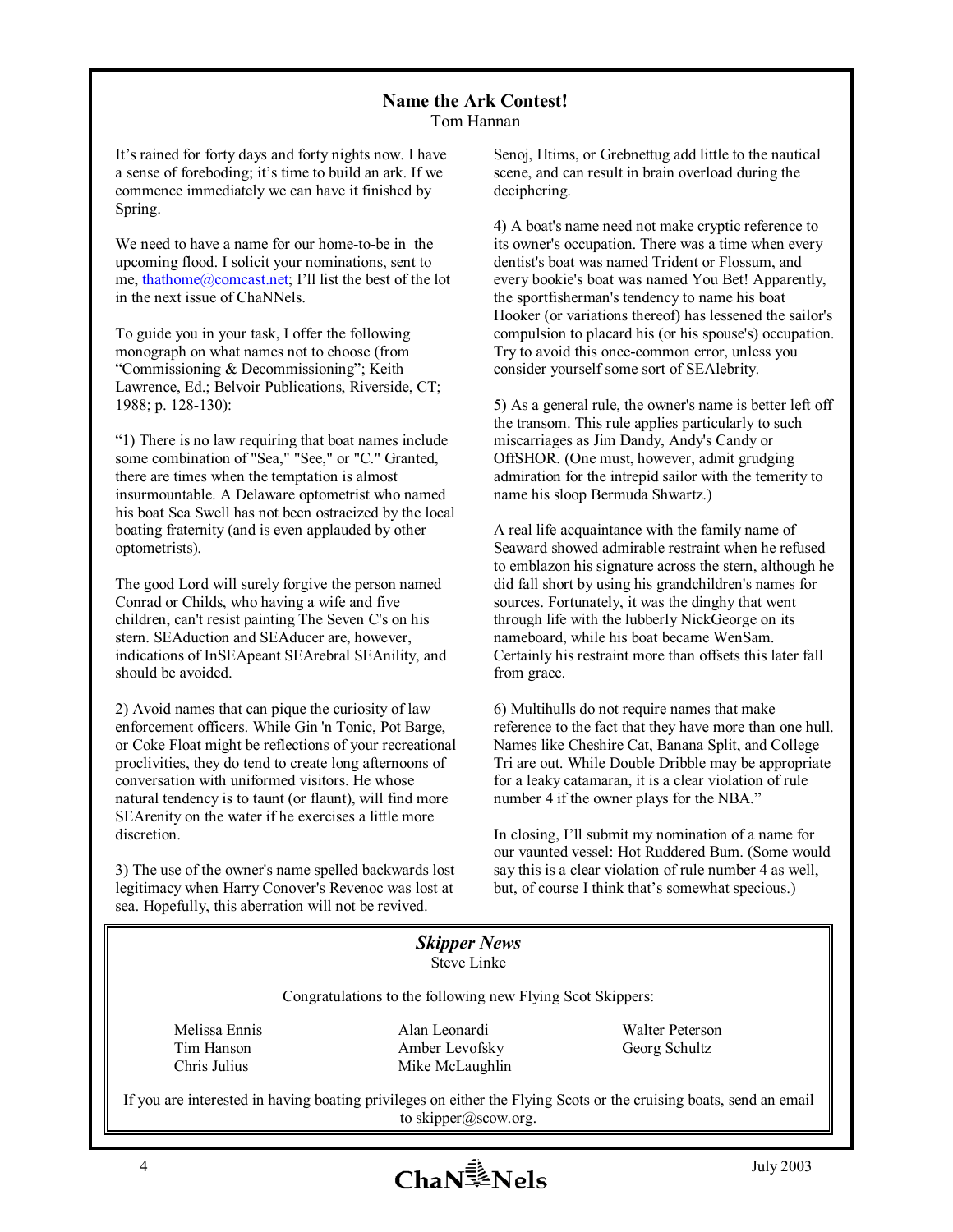#### *Social Activities*  Rob Langford

Would you believe we are almost halfway through the Social Sails for the 2003 year? Doesn't time fly by when you are having fun? Yes! but it really flies with constant rain and lack of sailing!

Fortunately, it looks like the weather pattern we have been experiencing for the first half of the Social Sail season has broken, and it is now time for a typical Washington, D.C. summer. That means: warm nights, beautiful sunsets, and cicadas calling you home.

It is the perfect time to volunteer for a Social Sail. As always, we are looking for Chef Ones, Chef Twos, Dockmasters and Greeters. If you haven't volunteered yet, check your calendar and put your name on the list.

It's very easy, and is what the club is all about: sailing and socializing. Please contact me at social@scow.org to volunteer.

Also, for November's "Hail and Farewell" we are exploring a possibly of moving the event onto the Potomac Cruise ship the Cherry Blossom. I am exploring the final costs, but would like input and suggestions from any members. Chances are the cost per member for the Hail and Farewell may increase, how much will be determined by the July membership meeting.

See you at the Social Sails!

#### *Training News*  Jan Earle

Ahoy, from your new Training Director! Our thanks go out to the previous Training Director, Kris Bieg, for all her hard work resulting in the successful launch of our 2003 Training Season. The height of the summer sailing season is upon us and many of SCOW's 2003 sailing students are already beginning to enjoy the fun of being a SCOW skipper.

We have one more Basic Sailing course for 12 people, beginning September 10th, and about half of the openings are still available, so sign up today. Tuition is \$120 for 12 land hours and 24 water hours - without a doubt the best sailing bargain in the tri-state area.

We also have three "mini-courses" coming up in August. The Capsizing Course for July was cancelled but the one for August 16th is still scheduled and we have about 4 places open. Tuition for the Capsizing course is \$25 per person.

The Spinnaker workshop will be on August 23rd and you must be A SCOW skipper to take this course. If you are seriously interested in taking this course, contact the Training Director to get your name on the "early notification" list. We will officially announce the course open for registration as soon as the tuition fee is set.

The Navigation course will be offered in late August or early September - the official date has not yet been set. Tuition is \$50 per person and we are accepting registrations now. This is a land class, but may also include an optional (free) water class on a Bay-based cruiser offered by one of our members.

As always, SCOW training classes are limited to SCOW members, so join SCOW today and take advantage of these great learning opportunities! If you have any additional questions about the courses, want to put your name on a reservation list, or need registration details for sending in your tuition, email training@scow.org or call me at 202- 249-0855.

Fair winds!

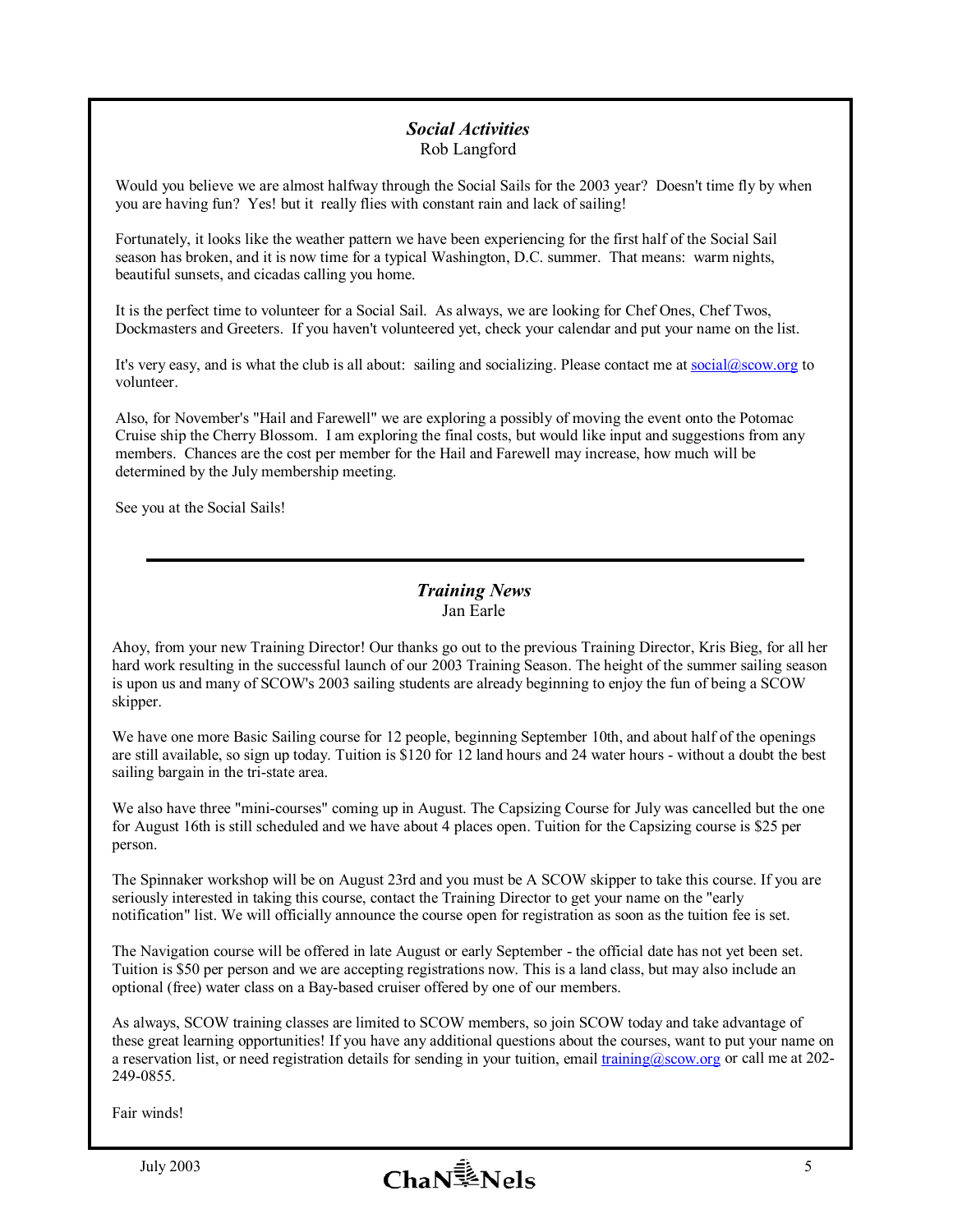#### **RECAP: May Membership Meeting**  *ìSouth Pacific Single Handingî*  Susan Batchelder

Once upon a time (like 1975), Richard Boe was a disgruntled employee at General Dynamics. What to do? What to do? So, he quit his job, bought a boat, learned how to sail. Two years later, sailed from California to the South Pacific. Many trips between L.A. and Catalina Island were his shakedown cruise. The actual voyage was in a 31-foor Grampian ketch from Los Angeles to Fiji and back. Richard still loves to talk about this and gave a fantastic presentation at a recent SCOW meeting.

In 1977, Richard started from Long Beach for Fanning Island. He was 25 years old. He relied heavily on self-steering gear and about 800 books during his 300 days at sea. Richard says, "Open ocean sailing is a piece of cake, piloting is hard.<sup>?</sup>

His stop at Fanning Island brought him face to face with a third world culture. The remote island is home to about 400 Gilbertese people who are visited twice a year by a supply ship that comes to pick up copra and drop off supplies. The University of Hawaii maintains the colonial buildings of a 19<sup>th</sup> century copra plantation; only 900 miles from Hawaii, but a world away in terms of culture. This first leg of the trip  $-$  Long Beach to Fanning  $-$  was about 3200 miles and took 30 days.

Next stop was Pango-Pango in Samoa, about 1500 miles and 15 days from Fanning Island. Richard braved rough seas and slept two hours at a time to keep the boat going. The Samoan culture was entirely different from that of Fanning Island. Each village in Samoa has a large canoe which holds about 50 people and the villages have canoe races to see who has the best boat. After Pango-Pango, Richard visited Apia in Western Samoa which is a separate country.

His biggest challenge was mastering the confluence of the Northeast trades and Southeast trades. Where these two meet there is little wind, but a lot of angry waves and currents flowing in opposite directions. Richard says he learned to ëgo with the flow."

Next stop, Tonga, about 700 miles and 7 days from Apia. Richard describes Tonga as the closest to Paradise that he's seen. All the buildings are from the 1880s and 1890s and are just the way the Colonials left them, one hundred years ago. In Tonga, he sat through a hurricane with 3 anchors out in 25 feet of water. His photos of the other yachties going through the ëcane are awe inspiring.

After Tonga, Richard made his way to Fiji where he says he finally ran out of money and started sailing home on one tack for 6000 miles – actually about 3000 miles from Tonga to Hawaii and another 2800 miles from Hawaii to Long Beach.

If you're planning a trip like this of your own, Richard advises you bring bullets, guitar strings and country  $\&$  western CDs to trade with the natives. We hope he continues his adventures and returns to SCOW with more slides and more stories!

*From the Maine Cruise* 





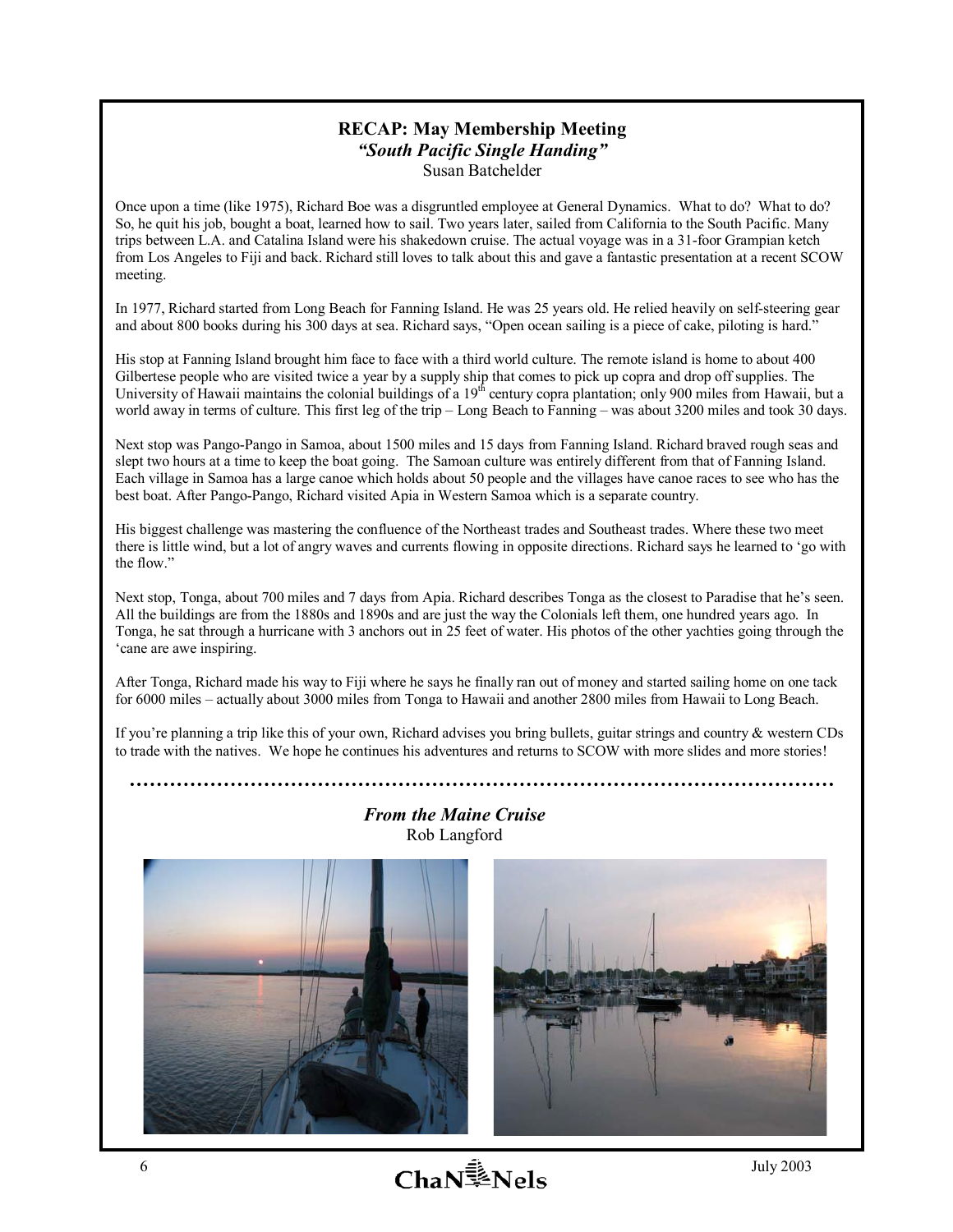### **From the Memorial Day Raft-Up**  Mike Geissinger



Mitch says, "You mean it's gonna rain?"



Aboard Baggywrinkle Stu and Jeff prepare to hoist the burgees

*Scow Says Thanks!* 

to

### *Kris Bieg*

for her dedicated service as Training Director during the first half of 2003

and to

#### *Jan Earle*

for taking over as Training Director for the remainder of the year



There's a mutiny in the galley aboard Euphoria<br>Who's in charge here, Commodore?



Phil whistles as Commodore George "drives" Euphoria



What to do on a rainy Saturday aboard Seanchi?



Thom Unger tries his hand at photography using Mike's camera Say "rain" Monica...